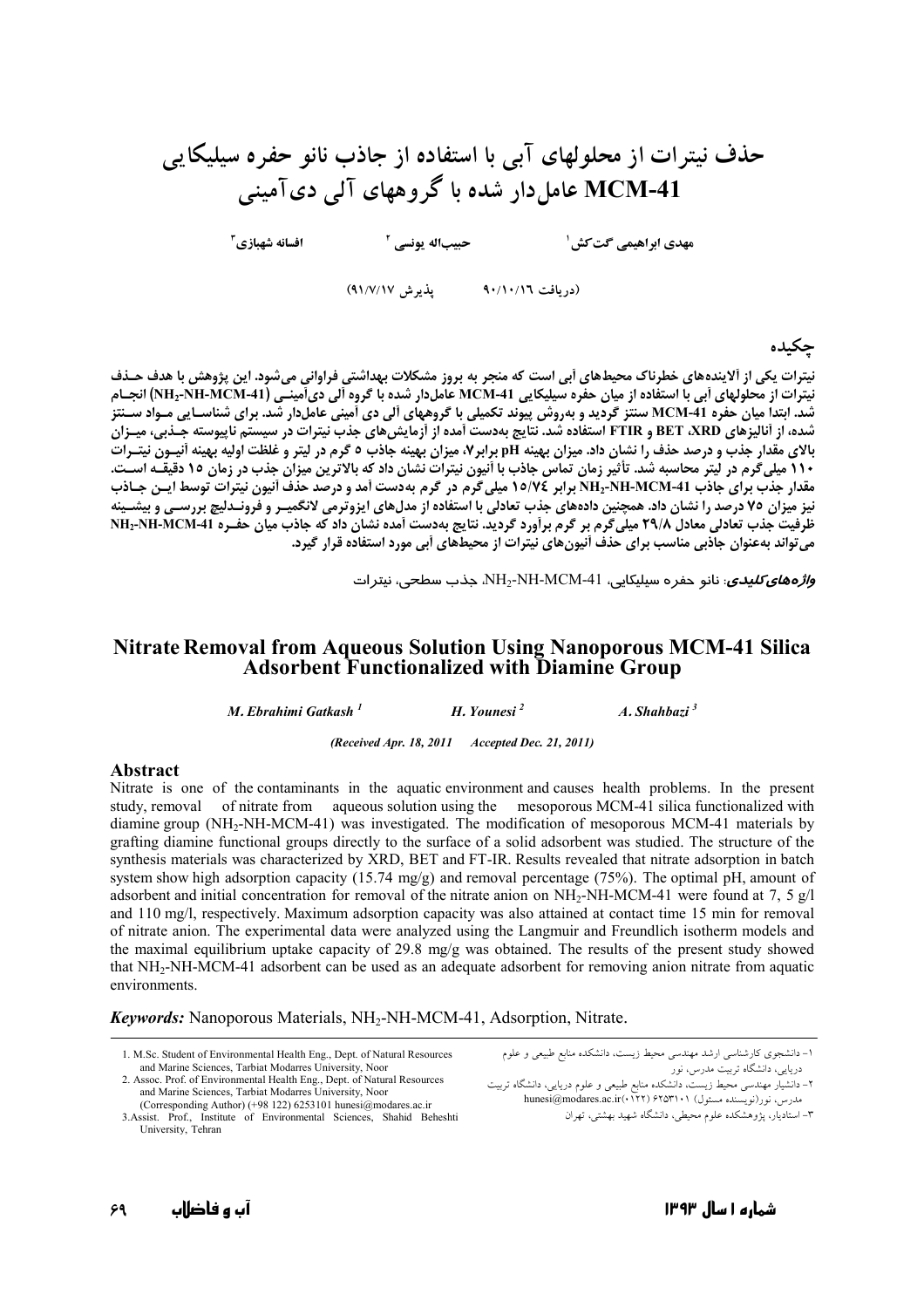#### ۱ – مقدمه

غلظت يون نيترات بهعنوان آخرين مرحلـه اكسيداسـيون تركيبـات نیتروژندار، از شاخصهای مهم شیمیایی آلودگی آب به فاضلابها و پسماندهای جامد است. غلظت طبیعی نیتـرات در منـابع آب زیـر زمینی، تحت شرایط هوازی، بستگی به نوع خاک و شـرایط زمـین شناختی دارد؛ امـا از مهـمتـرین منـابع آلـودگی نیتـرات، اسـتفاده از کودهای ازته در کشاورزی بهمنظور حاصلخیزی خـاک اسـت [۱]. نیترات از طریق استفاده از فاضلاب خام بهمنظـور آبیـاری اراضـی کشاورزی، تجمع زبالههای شهری و صنعتی، زمینهای بـاتلاقی و قطع جنگلها به آبهای زیرزمینی راه مییابـد و سـبب آلـودگی منـابع آب مي شود [٢]. آژانس حفاظت از محـيط زيسـت آمريكـا<sup>\</sup> مقـدار مجاز نیترات در آب آشامیدنی را ۱۰ میلیگرم در لیتر اعـلام نمـوده است[۳]. وجود نیترات بالاتر از حـد مجـاز در آب شـرب، یکـی از دلایل بیماری تغییر هموگلوبین در کودکان زیر ۶ ماه است که سـبب مرگ آنها می شود. همچنین مقادیر بالای نیتیرات در آب آشیامیدنی احتمال تشکیل ترکیبات سرطانزای نیتـروزآمین را در بزرگسـالان افزایش می دهد [۴]. متداول ترین روشهای حذف نیتیرات از پسیاب عبـارتانـد از ١-فراينـدهاي بيولـوژيكي شـامل نيتريفيكاسـيون و دنيټر بفيکاسيون، حيذپ پاکتر پيايي، پر داشت حليڪ، اکسيداسيون تالاب، ۲- فرایندهای شیمیایی شامل کلرزنی، تبادل یونی انتخـابی، انعقـاد شـيميايي، الكتروديـاليز، اسـمز معكـوس، جـذب سـطحي و ۳- فعالیتهای فیزیکی شامل آمونیاک(دایـی و فیلتراسـیون [۵]. در این میان روش جذب سطحی بـه دلیـل سـادگی و عملکـرد اقتصـادی بهتر و همچنین تولید لجن و مشکلات دفع کمتر، بسیار مـورد توجـه قرار گرفته است [۶].

طبق طبقه بندي IUPAC' ، مواد منفذ دار ٣ براساس انـدازه قطـر داخلي منافذ په سه گروه د په حفيره (۲nm>)، ميان حفيره (۲ تبا ۵۰nm) و بیزرگ حفیره (۵۰nm>) دستهبنیدی می شیوند. میواد سیلیکای میان حفره برای اولین بار در سـال ۱۹۹۲ سـنتز شـدند کـه برخــي از ايــن ميــان حفــرههــا شــامل ( SBA\*، SM^، AM41S\* و HMS) هستند. MCM-41^گروهي از مواد ميان حفره هسـتند كـه قطر تخلخل آنها از ۱/۵ تا ۱۰ نـانومتر قابـل تنظـيم اسـت. ويژگـي بارز این دسته از نانو مواد عبارت است از حفراتی بـا شـکل مـنظم و تعریـف شـده (هگزاگونـال-اسـتوانهاي)، توزیـع انـدازه حفـرههـاي

باريک، حجم زياد حفـره (٠/۶cm3/g)، ظرفيـت جـذب و مسـاحت سطح بسیار زیاد (۱۵۰۰m <sup>۲</sup>/g). تعداد زیـاد گروههـای OH (سیلانول) داخل حفرههای MCM-41 (۴۰ تنا ۶۰ درصد) سبب واکنش پذیری سطحی زیاد و سهولت تغییر در خـواص سـطحی ایـن نانو ماده شده است [۷ و ۸]. سیلیکاهای میان حفره قابلیت کـاربرد در زمینــههــای کاتــالیزور، محــیط زیســت (جــاذب و سنســور)، نانوفناوري و بيوتکنولوژي را دارنـد [۹]. کــاربرد مـواد ميــان حفـره براي جذب انتخابي كاتيون ها و آنيون ها، تركيبات آلبي (رنـگ هـا و هیدروکربن های آروماتیک) و بیوملکول ها بسیار مـورد توجـه قـرار گرفته است [۱۴-۱۰]. همودي و همكـاران در سـال ۲۰۰۷ از مـواد سیلیکای میان حفرهای (مزویورهای سیلیکاتی) با سایت هـای فعـال در سطح برای حذف نیترات استفاده کردهاند [۶].

با توجه به ضرورت حـذف آنيـون نيتـرات از آب و پسـاب و همچنین با توجه به ویژگی های مواد میـان حفـره در پـژوهش حاضـر روش جسذب ســطحي بــا اســتفاده از ســيليكاي نــانو حفــره NH2-NH-MCM-41 به منظور حذف نيترات از يساب ساختگى انتخاب شد و كارايي جذب آن مورد مطالعه قرار گرفت.

## ۲- مواد و روشها

مواد مورد استفاده هگزا دسیل تری متیـل آمونیـوم برمایـد <sup>۹</sup>، تولـوئن خشـــک (۹۹/۹ درصـــد)، نیتـــرات ســـدیم (۹۹ درصـــد) و هیدروکلریدریک اسید (۳۷ درصد) از شرکت مرک <sup>۱</sup> خریـداری شـد. هیدروکسـید سـدیم و تتـرا اتیـل ارتـو سـیلیکا `` ۹۸ درصـد از شرکت سیگما آلدریچ <sup>۱۲</sup>خریداری شد. همچنـین ۳-(۲-آمینواتیـل آمینو) پروییلتری متوکسی سیلان از شرکت آلفا ایسر<sup>۱۳</sup> تهیه شد.

NH<sub>2</sub>-NH-MCM-41. سنتز حاذب نانو حفر 14-NH

بهمنظور سنتز جاذب مورد نظر، ابتدا ماده سيليسيي نانو حفره MCM-41 طبق روش چن و همکاران تهیه شد [۱۵]. به این منظور مقدار ۲۰/۴۱ گـرم از TEOS بـه آرامـي بـه محلـول ۳/۶۴گـرم از CTAB و ۱/۲ گرم از NaOH و ۱۰۸گرم آب دیـونیزه اضـافه و در دمای محیط به مدت یک ساعت روی همزن مغناطیسی با دور ۳۰۰ rpm قرار داده شد. سیس محلول به دست آمده به ظرف مناسبی از جنس پلی پروپیلن منتقل شد و بـه مـدت ۹۶ سـاعت در دمای ۱۱۰ درجـه سلسـیوس در داخـل آون قـرار داده شـد. پـس از

<sup>&</sup>lt;sup>1</sup> U.S. Environmental Protection Agency (USEPA)

<sup>&</sup>lt;sup>2</sup> International Union of Pure and Applied Chemistry (IUPAC)

Porous Materials

Santa Barbara Amorphous no. 15

<sup>&</sup>lt;sup>5</sup> Mesoporous Silica Molecular sieve

Folded-Sheet Mesoporous Material Hexagonal Mesopous Silica

<sup>&</sup>lt;sup>8</sup> Mobil Catalytic Material no. 41

 $^{9}$  CTAB

 $10$  Merck

 $11$  TEOS

<sup>&</sup>lt;sup>12</sup> Sigma-Aldrich

 $^{13}$ Alfa Aesar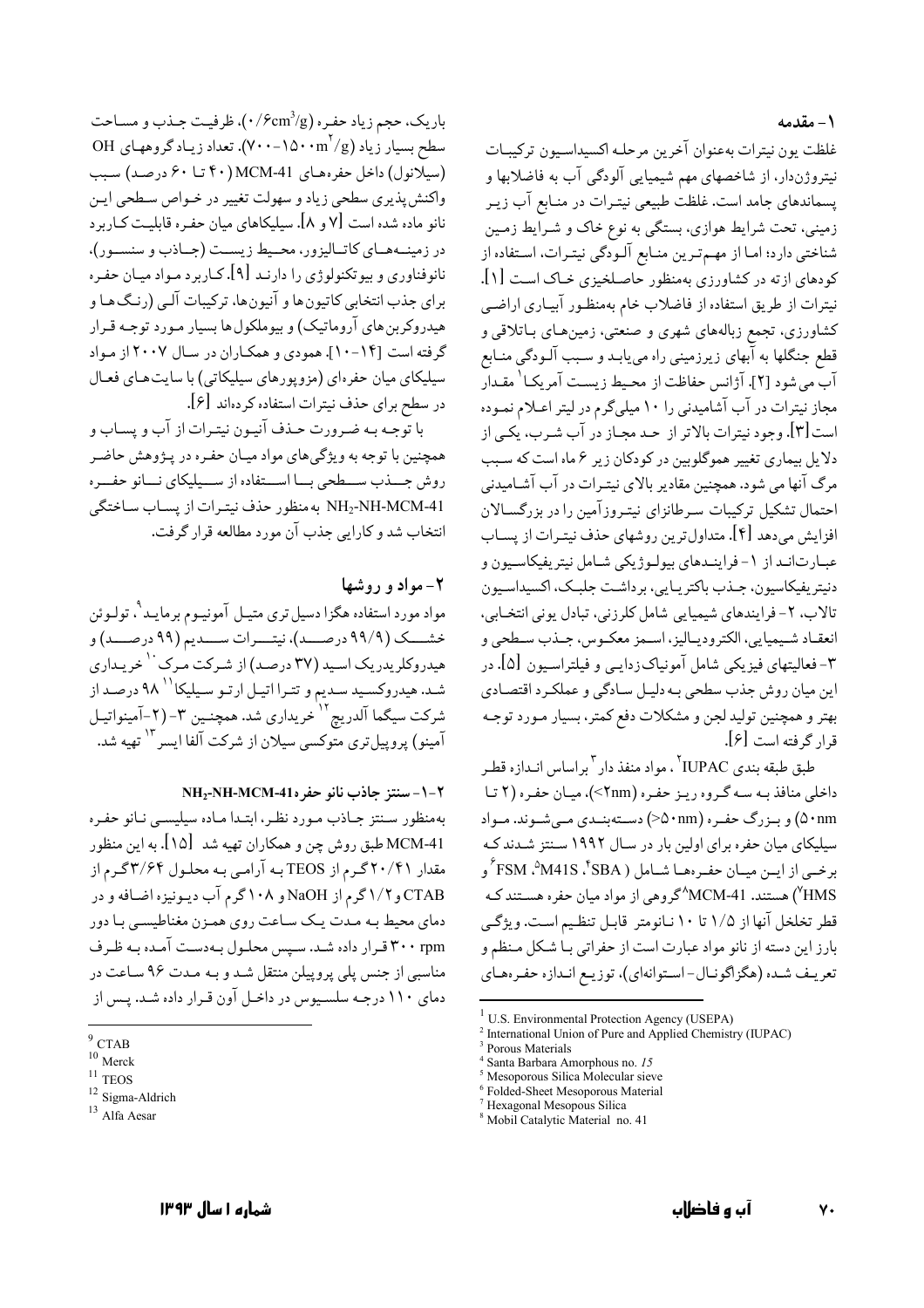فیلتر کردن مخلوط، ماده حاصل بهمدت ۶ ساعت در دمای ۵۴۰ درجه سلسیوس در کوره تکلیس شد.

به منظور سنتز جاذب NH2-NH-MCM-41، ابتدا سطح يك گرم از MCM-41 تکلیس شده در دمای ۱۵۰ درجه سلسیوس تحت خلاء فعـال شـد. سـپس ٢٥ ميلـي/يتـر تولـوئن خشـك و ١/٢۶٨ میلی لیتر ماده آلی ۳–(۲-آمینواتیل آمینو) پروپیـل تـری متوکسـی سيلان به MCM-41 فعال شده اضافه، و بهمدت ٢۴ سـاعت در جـو خنثی در شرایط رفلاکس قرار داده شد. پس از خنک شدن مخلوط، نمونه صاف، و بهمدت ٢۴ ساعت با حلال اتانول سوكسوله شد.

۲-۲- شناسایی و تعیین ویژگیهای جاذب ساخته شده بهمنظور شناسـايي سـاختار كريسـتالي جاذبهـاي سـنتز شـده  $^{+}$ و NH2-NH-MCM-41 آنـاليز پــراش پرتــو ايكــس  ${\rm MCM}$ -41 بهوسیله دستگاه پراش مدل فیلیپس مجهز بـه آنـد مـس در دانشـگاه تربیت مدرس انجام شد. مساحت سطح، انـدازه و حجـم حفـرههـای MCM-41 قبل و بعد از قرار گرفتن گروههای آمینی روی سطح آن از طريـق آنـاليز جـذب و واجـذب گـاز نيتـروژن (BET) بـهوسـيله BELsorp-mini II volumetric adsorption analyzer, دستگاه Japan در دانشـــگاه تهــران انــدازهگیـــری شـــد. همچنـــین آنــالیز طیف سنجی مادون قرمز (FTIR) به منظور شناسایی گروه آلـی دی-آمینمی قـرار گرفتـه روی سـطح MCM-41بـهوسـیله دسـتگاه -FT IR1650 مدل شیمادزو<sup>۲</sup> در دانشگاه پیام نور ساری انجام شد.

۲-۳- آزمایش جذب نیترات در سیستم ناپیوسته جذبی

بهمنظور انجام آزمايش،هاي جذب آنيون نيترات، ابتدا بـا اسـتفاده از نمک نیترات سدیم، ذخیره اصلی پساب ساختگی، به غلظت ١٠٠٠ میلیگرم در لیتر تهیه شد. آزمایش ها در ارلـن ۲۵۰ میلـیلیتـری شامل ۱۰۰ میلهایتر آنیون نیترات، در سرعت ۲۰۰ rpm و در دمای محیط انجام شد. پس از گذشت ۴ ساعت که فرایند جـذب بـه مرحله تعادل رسید، ۵ میلیلیتر از مخلوط برداشته شد و فاز جامـد و مايع با استفاده از سانتريفيوژ با سرعت ۱۲۰۰۰ rpm براي ٢ دقيقـه از یکدیگر جداسازی شد. سپس بـرای جداسـازی ذرات بسـیار ریـز جاذب، در ادامه محلول سانتریفیوژ شده از فیلتـر غشـایی بـا انـدازه روزنـه ۰/۴۵ میکرومتـر عبـور داده شـد. غلظـت آنيـون نيتـرات در محلول زیر صافی با استفاده از دستگاه اسپکترو فتـومتر فـرابنفش/ مرئي لمبادا محصول شركت پـركين المـر سـاخت آمريكـا<sup>٣</sup>در طـول موج ۲۰۵ نانومتر اندازهگیری شد. اثر pH های مختلف (۴، ۵، ۶،

<sup>1</sup> X. Ray Diffraction (XRD)<sup>2</sup> Shimadzo

٧و ٨) بر ميزان جذب نيترات در غلظت اوليـه ١١٠ ميلـى گـرم در لیتر و مقدار جاذب ۵ گرم در لیتر مورد بررسی قرار گرفت. بهمنظور بررسي سينتيك فرايند جذب و بهدست آوردن زمـان دقيـق تعـادل فرايند جذب، اثر زمان تماس بر حسب دقيقه به ترتيب ٢، ٥، ۰٬۵٬۱۰ ۴۰٬۳۰٬۲۰٬۴۰٬۴۰ و۱۲۰ انتخـاب شـد و مـورد مطالعه قرار گرفت. تـأثير غلظت اوليـه نيتـرات بـر ظرفيـت جـذب تعادلی جاذب NH2-NH-MCM-41 در pH برابر ٧ و ميزان جاذب ۵گرم در لیتـر در غلظتهـاى مختلـف از آنيـون نيتـرات برحسـب میلـیگرم در لیتـر بـهترتیـب برابـر بـا ۳۰، ۵۰، ۱۱۰، ۱۵۰، ۲۰۰ و ۲۵۰ مطالعه شد. همچنین مقادیر مختلف از جاذب اضـافه شـده بـه محلـول (۰/۵، ۰۸، ۱۰،۵ و ۱۵گـرم در ليتـر) مـورد مطالعـه قـرار گرفت. لازم به ذکـر اسـت بـراي دسـتيابي بـه نتـايج قابـل اسـتناد و همچنین به منظور به حـداقل رسـاندن خطـاي انسـان و دسـتگاهي، آزمایشها در هر مرحله سـه بـار تکـرار، و مقـادیر میـانگین در نظـر گر فته شد.

در پایان هر آزمایش جذب، ظرفیت جذب تعـادلی جـاذب (qe) که عبارت از میلیگرم نیترات جذب شـده بـه ازای هـر گـرم جـاذب است، با استفاده از رابطه ١ محاسبه شد [١۶]

$$
q_e = \frac{(C_0 - C_e)V}{m} \tag{1}
$$

که در آن ظرفیت جذب تعادلی جاذب بر حسب میلیگرم در گرم، V حجم  $\rm q_e$ محلول بر حسب ليتر ، C0 غلظت اوليه نيترات در پساب ساختگى بر حسب میلیگرم در لیتر، یCو غلظت تعادلی نیترات در محلول آبـی در پایان آزمایش جذب بر حسب میلیگرم در لیتر و mوزن جـاذب بر حسب گرم است. همچنین درصد حذف نیترات از محلول آبـي بـا استفاده از رابطه ۲ بهدست آمد

$$
R\% = \frac{100(C_0 - C_e)}{C_e} \tag{5}
$$

که در آن نطقت اوليه نيترات بر حسب ميلي گرم در ليتر، و C<sub>e</sub> غلظت G تعادلی نیترات بر حسب میلیگرم در لیتر است. همچنین مطالعات ایزوترم جـذب انجـام شـد و بیشـینه ظرفیـت جذبی جاذب بر حسب میلیگرم نیترات جذب شده به ازای هـر گـرم جاذب برآورد شد. مدلهای ایزوترمـی لانگمیـر و فرونـدلیچ کـه از

 $q_e = \frac{q_m b C_e}{1 + b C_e}$  $(1)$ 

پرکاربردترین این مدلها هستند، به ترتیب با استفاده از رابطـه ۳ و

۴ تو صيف مي شوند

<sup>&</sup>lt;sup>3</sup> Lambda 25, Perkin-Elmer, Fremont, CA, USA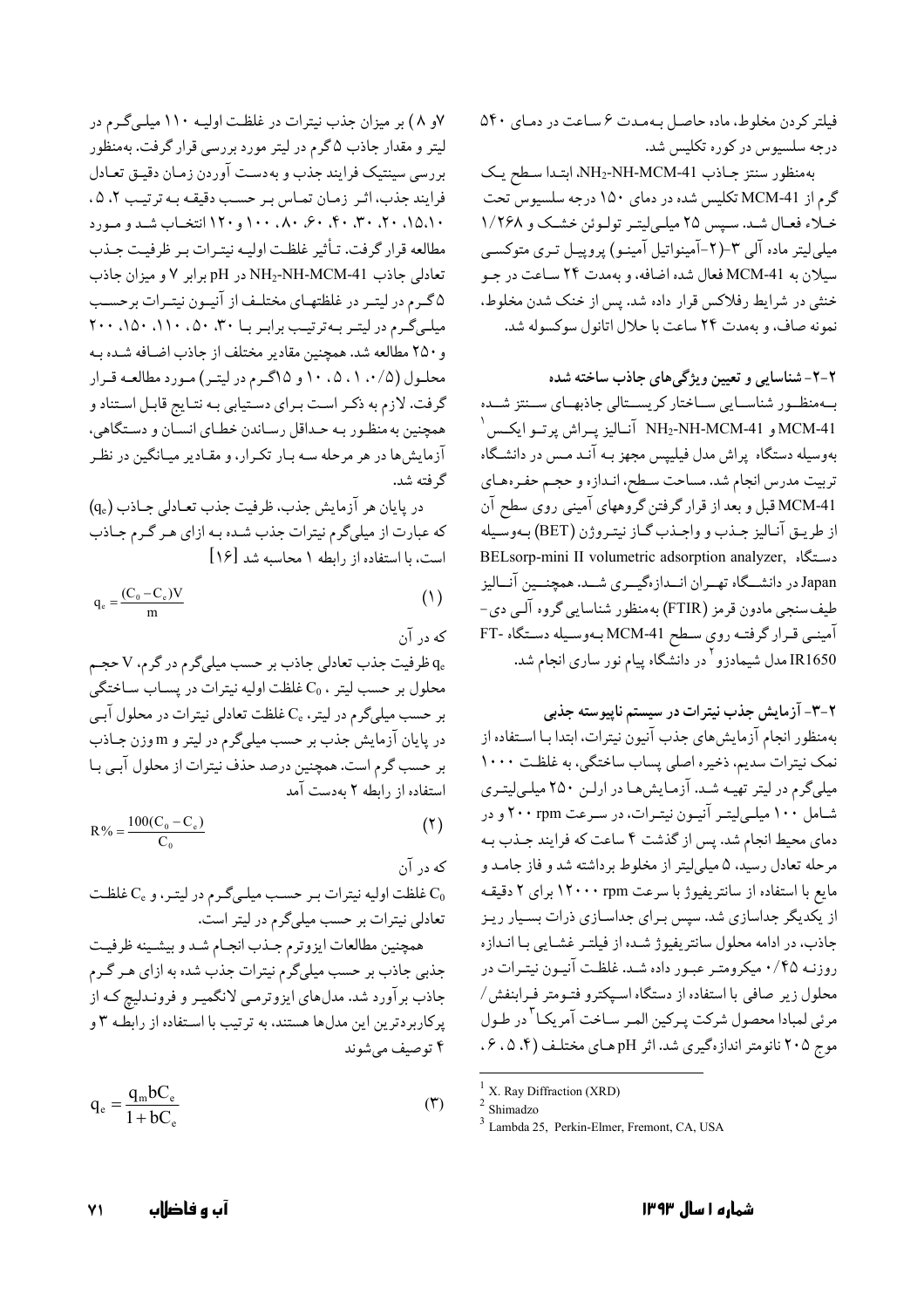$$
q_e = K_f C_e^{1/n}
$$
 (6)

که در این روابط ظرفیت جذب تعادلی بر حسب میلمیگرم بر گرم،  $\mathrm{C_{e}}$  غلظت  $\mathrm{q_{e}}$ نیتـرات در زمـان تعـادل بـر حسـب میلـیگـرم در لیتـر، q<sub>m</sub> بیشـینه ظرفیت جذب بر حسب میلیگرم بر گرم، b ثابت لانگمیر که بیـانگر انرژی جذب است، kf و n ثابتهای فروندلیچ که به ترتیب بیانگر بيشـينه ظرفيـت جـذب و شـدت جـذب هسـتند. بـهمنظـور بـرازش مدلهای ایزوترمی بر دادههای جذب تعادلی و برآورد ثابتهای هـر مدل، با استفاده از برنامه آماری سیگمایلات \. مدلهـای رگرسـیون غیر خطی مناسب به کار گرفته شدند.

٣-نتايج و بحث ١-٣- شناسايي جاذب نانو حفرهاي سنتز شده الگوهاي XRD و FTIR جاذبهاي نـانوحفره سنتزشـده MCM-41 و NH2-NH-MCM-41 در شكل ١ نشان داده شده است. با توجه به شکل (۱-الف)، در الگوهای پراش اشعه ایکس در جاذب سه پیک بهوضوح قابل مشاهده است. شدیدترین پیک در ۲/۲۶= ۲۵ مربوط به پراش اشعه ایکس از صفحه کریستالی ۱۰۰ است و بیانگر ساختار كريستالي نانو حفره اي هگزاگونـالي (شـش وجهـي <sup>٢</sup>) اسـت. همانطور که مشاهده می شود، بـا عاملـدار کـردن MCM-41 شـدت ييک کاهش مي يابد که به دليل کمتر شـدن قطـر حفـرات و نشسـتن گروههای عاملی در سطح داخلی این حفرات است. نتـایج حاصـل از آنالیز XRD و پیکھای بـهدست آمـده از آن بـا نتـایج حاصـل از مطالعه پارایدا و همکاران ، همچنین چن و همکاران همخوانی داشت [۱۵ و ۱۷]. بهجز این پیک شـدید، دو پیـک ضـعیف کـه بـه پـراش اشعه ایکس از صفحات (۲۰۰)و (۱۱۰) نسبت داده شده است، نیـز مشاهده شد که موید تشکیل حفرات با ساختار شش گوشـه بـا درجـه نظـــم بــــالا اســــت. همچنـــــين بــــا توجــــه بــــه شــــكل .<br>(۱- ب)، در آنالیز FTIR در تمامی مواد پیک های مشاهده شــده در . ۱۲۲. ۸۰۸۰، ۷۹۵ و ۴۷۳ مربوط بـه پیونـد Si-O-Si در شـبکه متراكم سيليكايي است [١٨]. حضـور پيـك در ''۶۹۰ cm و ١۴۶۰ به ترتیب مربوط به ارتعاش خمشی N-H و ارتعاش خمشی نامتقارن N-H است [۱۹].

اطلاعات مربوط به آنالیز BET نمونههای سنتز شده در جـدول ۱ آورده شده است. مساحت سطح ويـژه محاسـبه شـده نمونـههـا بـه روش BET برای جاذب MCM-41 برابر ۱۰۰۱/۹ مترمربع بر گـرم و برای جاذب NH2-NH-MCM-41 برابر ۷۶/۳۲ متر مربع بر گرم

به دست آمد کـه نشـان دهنـده قـرار گـرفتن گـروه عـاملي در درون حفر ەهاي MCM-41 است.



قرمز (FTIR) (ب)نانو جاذبهای سنتز شده MCM-41 و NH-MCM-41

۳-۲- اثر پارامترهای مختلف بر میزان جـذب نیتـرات در سیسـتم ناسوسته ٣-٢-١-اثر pH بر ميزان جذب در این یژوهش، با تغییر pHوالیه پساب ساختگی در محـدوده ۴ تـا ۸، اثر این پارامتر روی میزان جذب مـورد بررسـی قـرار گرفـت. در شکل ۲ نتایج بهدست آمده از تأثیر pH بر درصد جـذب نیتـرات بـا غلظت اولیه ١١٠ میلیگرم در لیتر و مقدار جاذب ۵ گرم در لیتر نشان داده شده است. با توجه به شکل ٢ بهخوبی مشخص است که با افزایش pH از ۴ به ۶، درصد جذب نیترات از ۵۶/۷۵ درصد به ۷۱/۵۵ درصد افزایش یافته است. بیشینه درصد جـذب نیتـرات در pH برابر ۶ و به میزان ۷۱/۵۵ درصد و میزان جـذب برابـر ۱۵/۷۴ میلیگرم در گرم بهدست آمد. همچنین میزان جـذب در pH برابر ۷ معادل ۶۹/۸۰ درصد (۱۵/۳۴ میلیگرم بر گرم) بـهدسـت آمـد. بـا افزایش بیشتر pH (از ۶ به ۸) درصد جذب کاهش یافت که ممکن است به علت به وز رقبات با OH برای نشستن روی قسمتهای

 $1$  SigmaPlot

 $2$  Hexagonal Structure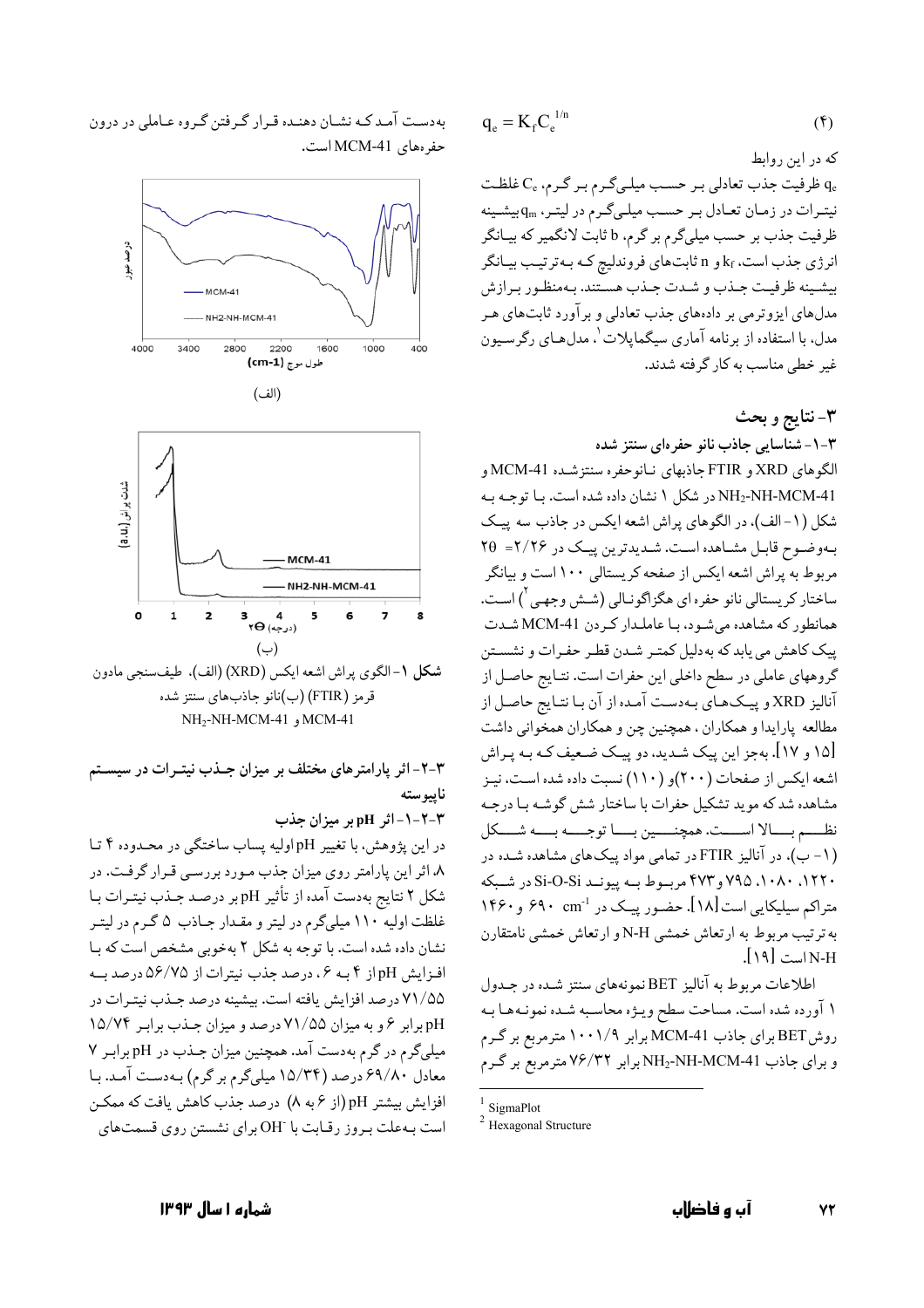| جدول ۱ – پارامبرهای مربوط به آنالیز ۱ تالا مواد سنترسده |              |               |                |                |
|---------------------------------------------------------|--------------|---------------|----------------|----------------|
| ميانگين قطر منافذ                                       | ضخامت دیواره | حجم کل حفرہ   | مساحت سطح ويژه | مواد میان حفره |
| (nm)                                                    | (nm)         | $\rm(cm^3/g)$ | $(m^2/g)$      |                |

 $\overline{\cdots}$ 

 $Y$   $Y$ 

 $\sqrt{v \cdot 59}$ 

 $\cdot/\cdot$ ۶۸

حددان في المائة جاء بن عليه أن ال RET والمرتبة في

فعال سطح و دفع الكترواستاتيك آنيـون نيتـرات بـه وسـيله بـار .<br>منفی سطح مزوپور در pH های بالا باشد [۲۰]. هر چند بیشینه درصد جذب نیترات در pH برابر ۶ به دست آمد، بـه دلیـل اینکـه نتایج بهدست آمده در pH برابر ۷ نیز بسیار نزدیک به pH برابر ۶ بود، لذا فرایند جذب در pH برابر ۷که سازگار با طبیعت است، انجام شد. خصوصیات شیمیایی جاذب و جذب شـونده بـا تغيير pH، تغيير مي كند. همچنين، pH محلـول بـر درجـه يـونيزه شدن آلایندههای مختلف تأثیر میگذارد کـه در نتیجـه منجـر بـه تغییر در سینتیک های واکـنش و مشخصـه هـای تعـادلی فراینـد جذب سطحي مي شود [١٣].

 $MCM-41$ 

NH<sub>2</sub>-NH-MCM-41

در مطالعه ای که توسط همودی و همکـاران بـر روی حـذف آنیون های نیترات با استفاده از مواد میـان حفـره صـورت گرفتـه است، نشان داده شده که میزان حذب نیترات تحت تـأثیر میـزان pH است [۶]. در مطالعه مذکور محدوده pH مورد مطالعـه از ۲ تا ۱۰ بود و بهینه pH برابر گزارش شده است که با نتـایج ایـن پژوهش همخواني دارد.

٣-٢-٢- اثر غلظت اوليه نيترات بر ميزان جذب

بهمنظور بررسی اثر غلظت اولیه نیترات در پساب سـاختگی بـر ميزان جلذب آن بهوسليه جلاذب NH2-NH-MCM-41، آزمایش جـذب در محـدوده ۳۰ تـا ۲۵۰ میلـیگـرم در لیتـر از

غلظت اوليه نيترات مورد بررسي قرار گرفت. شكل (٢-ب) تأثیر غلظت اولیه نیترات بر میزان جذب به وسیله این جاذب در pH برابر ۷ و میـزان جـاذب ۵ گـرم در لیتـر را نشـان مـىدهـد. همان طور كه از شكل مشخص است، بـا افـزايش غلظت اوليـه نيترات، درصد جذب كاهش يافته است. با افزايش غلظت اوليـه نيترات، ظرفيت جذب سطحي جاذب افزايش مي يابـد. زيـرا بـا افزايش غلظت اوليه، تعداد آنيون هـاي در حـال رقابت بـراي پیوند باگروههای فعال آمین موجـود در سـطح جـاذب زيـادتر مي شود و در نتيجه مكان هاي فعـال جـاذب اشـباع مـي شـود. بـه عبارت ديگر ظرفيت جنذب جياذب بيا زيباد شيدن غلظت آنيون هاي نيترات در محلول افزايش مي يابد. همچنـين افـزايش غلظت اوليه آنيون نيترات در محلول، منجر بـه افـزايش فعـل و .<br>انفعال الکترواستاتیکی می شود که مکان های با میل ترکیبی کمتر را برای واکنش بـا آنیـون نیتـرات مهیـا مـیکنـد [۲۱]. بیشـینه ظرفيت جذب نيترات بهوسيله جاذب NH2-NH-MCM-41 در غلظت ۲۵۰ میلیگرم در لیتر بوده و معـادل ۲۷/۳۱ میلـیگـرم در ليتر بهدست آمد، ولـي در ايـن حالـت درصـد حـذف كـاهش يافتـه و بـه ٥٣/٧٣ درصـد رسيد. از اين بين بهـترين غلــظت ۱۱۰میلیگرم در لیتر بود که همراه با بالا بودن میزان جذب (۱۵/۹۲ میلی گرم در لیتر) دارای درصد حذف بالا ( ۷۲/۳۶ درصد) نیز بود.

 $\sqrt{1/\lambda\cdot9}$ 

 $Y/\cdot Y5$ 

 $1/71$ 

 $1/71$ 



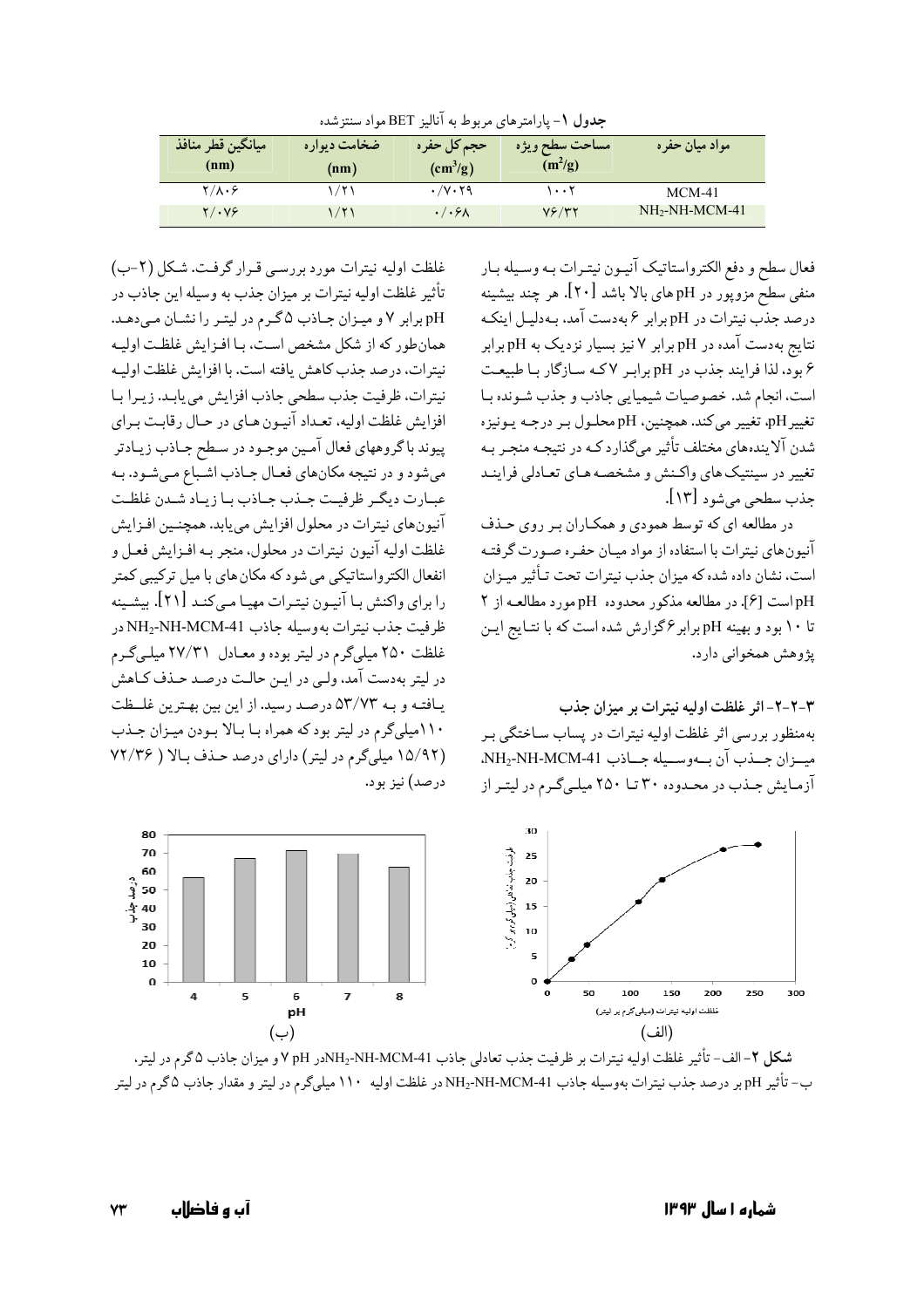80

 $70$ 60

> $10$  $\mathbf{0}$



80

درصد جذب<br>60 هجنب<br>40 ∷)

ایـزوترمـی، نتیجه می شود که برآوردهای حاصل از مدل لانگمیر بـه ۴-۲-۳- تأثیر زمان تماس بر میزان جذب نتايج تجربي نزديکتر است. بنابراين در اين مطالعه مـدل لانگميـر زمان تماس پارامتر مهمی برای استفاده مناسب از یک جـاذب در بهعنوان مدل مناسب انتخاب شد. براساس مـدل لانگميـر، بيشـينه زمینههای کاربردی بوده و بیانگر سرعت جـذب در بین پارامترهای مناسب است [٢٢ و ٢٣]. شكل ٣- ب، تأثير زمان تماس بـر جــذب ظرفیت جذب تعادلی(qm) برای نیترات، ۲۹/۸ میلیگرم نیترات به نیترات در غلظت اولیه ۱۱۰ میلیگرم در لیتر و مقدار جاذب ۵ گـرم ازای هر گرم NH2-NH-MCM-41 بر آورد شد (جدول ۲). 100

فرايند جذب تعادلي بـا اسـتفاده از مـدلهـاي ايزوترمـي لانگميـر و فروندليچ مدلسازي شـد (شـكل ۴ و جـدول ۲). همـانطـور كـه در جدول ۲ نیز آورده داده شده است هر دو مدل از ضریب همبستگے بسیار بالایی برخوردارند و هر دو مدل بهخوبی با دادههای جـذب تعادلي برازش يافتهاند؛ اما از مقايسه بيشينه ظرفيت جـذب تعـادلي تجربي و بيشينه ظرفيت جذب تعادلي برآورد شده بهوسيله مدلهاي

## ٣-٢-۵-ايزوترم جذب نيترات

دقيقه محاسبه شده است، ولبي بـا گذشت ٢ دقيقـه از زمـان تمـاس. درصد حذف به حداکثر مقدار خود رسید. ٣-٢-٣-مقايسه كارايي جاذب MCM-41 با NH2-NH-MCM-1 بهمنظور بررسے اثیر عامل دار نمیودن نبانو جباذب بیر روی مییزان جذب، فرایند جذب در شرایط یکسان شامل دز جـاذب ۵ گـرم در لیتر، غلظت اولیه ۱۱۰ میلیگرم در لیتر و pH برابر ۷ برای هر دو جاذب مورد مطالعه قرار گرفت. نتايج نشان داد كـه ٧١/٥۵ درصـد (۱۵/۷۴ میلیگرم در گرم) از نیترات بهوسیله -NH2-NH-MCM

سبب افزایش چشمگیر کارایی آن شده است.

در لیتر را در pH برابر ۷ نشان می دهد. حداکثر جلذب در زمان ۱۵

41 و ۹/۶ درصد (۲/۱۲ میلهیگرم در گرم) نیتورات بهوسیله

MCM-41 جذب شده است. لذا عامل دار نمودن سطح نانو سيليكا

۳-۲-۳- اثر دز جاذب بر میزان جذب دز جاذب، پارامتر مهمی است که تعیین کننده ظرفیت جذب سطحی جاذب برای غلظت اولیه مشخص است. بـهمنظـور مطالعـه تـأثیر دز جاذب NH2-NH-MCM-41بر درصد جـذب نيتـرات، آزمـايش جذب در مقادیر مختلف دز جاذب شامل ۰/۵، ۰/۱، ۵۰ ا و ۱۵گرم در ليتر و در شرايط ثابت از غلظت اوليه نيترات و pH (به ترتيب ۱۱۰ میلیگرم در لیتر و pH برابر ۷) انجام شد. نتایج اثـر مقـدار دز جاذب بر میزان جـذب در شـكل ٣-الـف نشـان داده شـده اسـت. بـا افزایش دز جاذب، به دلیل زیـاد بـودن مسـاحت سـطح جـاذب نـانو حفره و در نتیجـه زیـاد بـودن تعـداد مکـانهـاي فعـالّ بـراي ايجـاد كمپلكس بين گروه آلي و آنيونهاي نيترات، درصد جـذب افـزايش یافته است. بیشترین درصد جـذب نیتـرات از محلـول آبـی در دز جاذب ۱۵ گرم در لیتر مشاهده شد که برابر ۸۰/۵ درصد بود (شکل ٣-الف). البته ظرفيت جذب تعادلي جاذب بـا افـزايش دوز جـاذب كاهش مى يابد. بيشترين ظرفيت جذب تعادلى جـاذب در دز جـاذب ۰/۵ گرم در لیتر بهدست آمد که برابر ۶۷/۳ میلیگرم در گرم بـود و منجر به جذب ۳۰/۵۸ درصد از نیتـرات شـد. بـا توجـه بـه نتـايج، بهترین دز جاذب معادل ۵گرم در لیتر بـهدسـت آمـد کـه عـلاوه بـر درصد جذب قابل قبول (٧١/٥٥ درصد)، داراي ظرفيت جذبي خوبي نيز بود (١٥/٧۴ ميليگرم در ليتر).

٧۴

15

آں و فاضلاں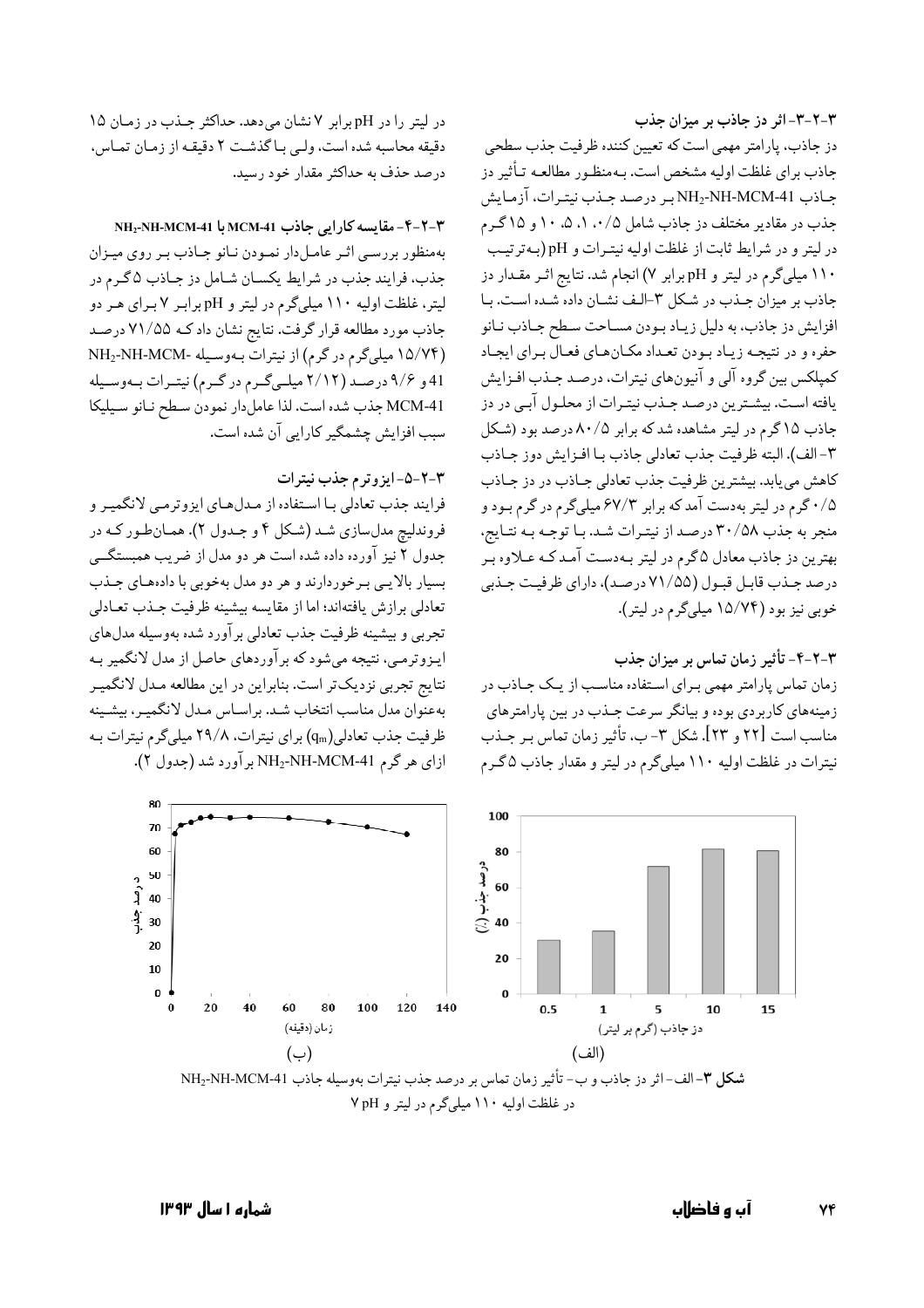جذب تجربي و برآورد شده يارامتر هاي مدل فروندلي<del>چ</del> بارامتر ها*ی مد*ل لانگمیر  $q_e$ <br>(mg/g) فلة **SE**  $R^2$  $\mathbf{n}$  $k_f$ (l/mg)  $SE$  $R^2$  $b$  (l/mg)  $q_m(mg/g)$  $\cdot$ /974  $1/9<sub>A</sub>$  $19/Yf$  $\cdot$ /9)  $Y/Y$  $\cdot$ /۲۵  $\cdot$ /995  $\cdot/\cdot$ ۲۸/۹ نيترات

جدول ۲- مدلسازی جذب نیترات روی NH2-NH-MCM-41 با استفاده از مدلهای ایزوترمی لانگمیر و فروندلیچ و مقایسه بیشینه ظرفیت



شکل ۴-مدلسازی جذب تعادلی نیترات بر روی NH2-NH-MCM-41 با استفاده از مدلهای ایزوترمی لانگمیر و فروندلیچ

## ۴-نتىجەگىرى

این پژوهش با هدف ساخت سیلیکای نانو حفره -NH2-NH-MCM 41 براي حذف نيترات از محلولهاي آبي انجام شد. نتـايج حاصـل از XRD و پیــکهــای حاصــل از آن و همچنــین نتــایج حاصــل از آناليز BET ، موفق بودن سنتر MCM-41 را تأييد كردنـد. همچنـين گروه عاملی آمین بر سطح MCM-41نشانده شد و جاذب مورد نظر

سنتز گردید که نتایج FTIRاین را به خـوبی نشـان مـی دهـد. نتـایج حاصل از آزمایش های جذب، میـزان بـالای مقـدار جـذب و درصـد حذف را نشان می دهد. میزان بهینه pH برابر ۷، میزان جاذب ۵ گـرم د, لته و غلظت اولیه آنیون نیترات برابر با ۱۱۰ میلـیگـرم در لیتـر به دست آمد. همچنین با گذشت ۱۵ دقیقه از زمان تمـاس جـاذب بـا آنيـون نيتـرات، حـداكثر كـارايي جـذب حاصـل شـد. مقـدار جـذب برای NH2-NH-MCM-41برابر ۱۵/۷۴ میلیگرم در لیتر بهدست آمد و درصد حذف آنیون نیترات توسط این جاذب ۷۵ درصد بود.

#### ۵- قدر دانی

انجام پژوهش حاضر با استفاده از پشتیبانی مـالی و علمـی دانشـکده منابع طبیعی دانشگاه تربیت مدرس و ستاد ویژه توسعه فناوری نـانو صورت گرفت که به این وسیله صمیمانه تشکر میشود. نویسـندگان این مقاله همچنین برخود واجب می،دانند که مراتب تشکر و قدردانی را از خانم مهنـدس منظـر حقدوسـت، تكنيسـين آزمايشـگاه محـيط زیست دانشکده منابع طبیعی بهدلیل کمکهای فنبی و وزارت علوم. تحقیقات و فناوری به دلیل جمایتهای مالی و علمی به عمل آورند.

۶- مراجع

- 1- Esmaeili-sari, A. (2001). Pollutants, health and standard in environment, Naghsh Mehr Pub., Tehran. (In Persian)
- 2- Lin, S.H., and Wu, C.L. (1996). "Removal of nitrogenous compounds from aqueous solution by ozonation and ion exchange." Water Research, 30(8), 1851-1857.
- 3- EPA. (2010). "Basic information about nitrate in drinking water." <http://water.epa.gov/drink/contaminants /basicinformation/nitrate.cfm.> (July 2011).
- 4- Wright, R.O., Lewander, W.J., and Woolf, A.D. (1999). "Methemoglobinemia: Etiology, pharmacology, and clinical management." Annals of Emergency Medicine, 34(5), 646-656.
- 5- Öztürk, N., and Bektas, T.E. (2004). "Nitrate removal from aqueous solution by adsorption onto various materials." J. of Hazardous Materials, 112(1-2), 155-162.
- 6- Hamoudi, S., Saad, R., and Belkacemi, K. (2007). "Adsorptive removal of phosphate and nitrate anions from aqueous solutions using ammonium-functionalized mesoporous silica." Industrial and Engineering Chemistry Research, 46(25), 8806-8812.